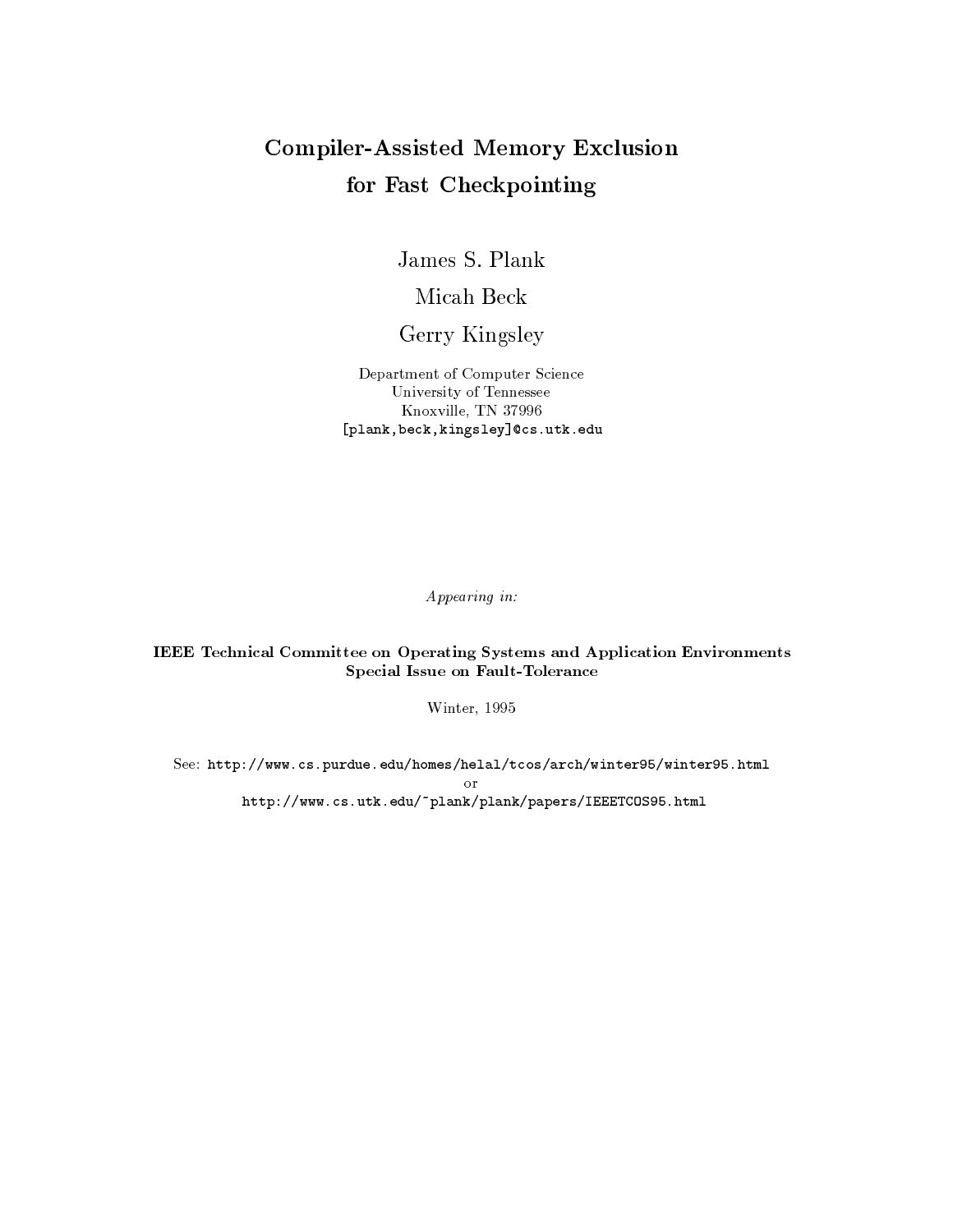# Compiler-Assisted Memory Exclusion for Fast Checkpointing

James S. Plank\*

Micah Beck

Gerry Kingsley

# Abstract

Memory exclusion is a powerful tool for optimizing the performance of checkpointing, however it has not been automated completely with low enough overhead. In this paper we present *compiler-assisted memory exclu*sion  $(CAME)$ , a technique that uses static program analysis to optimize the performance of checkpointing. With the assistance of user-placed directives, the compiler can perform data flow analyses for dead and read-only regions of memory that can be omitted from checkpoints. The result can be a significant reduction in the size of checkpoints, thereby reducing the overhead of checkpointing.

### $\mathbf 1$ Introduction

Checkpointing has become an increasingly important tool for both uniprocessor and multiprocessor systems. It provides the backbone for fault-tolerant systems, migration systems, load-balancing systems, playback debuggers and many other functionalities [14]. A major concern with checkpointing is overhead, defined as the amount of time added to a program due to checkpointing. Experimental research has shown that the main source of overhead in all checkpointing systems is the time required to save a checkpoint to stable storage, and larger programming platforms with more processing elements and more memory simply exacerbate the problem  $[3, 12]$ .

Many techniques have been studied to reduce the overhead of saving checkpoints. These can be divided into two classes. Latency hiding techniques, like mainmemory [12], copy-on-write [3, 8] and diskless checkpointing [11] attempt to reduce or hide the overhead of disk writes, and *size reduction techniques*, like incremental checkpointing [4, 15], compression [12] and compiler-assisted full checkpointing [7], attempt to minimize the amount of data that gets stored per checkpoint.

An important concept in size reduction is that of *memory exclusion.* With memory exclusion, regions of a process's memory are excluded from a checkpoint because they are either read-only, meaning their values have not changed since the previous checkpoint, or *dead*, meaning their values are not necessary for the successful completion of the program. Memory exclusion can be a powerful tool for checkpoint optimization, however there are no transparent checkpointing techniques that perform optimal or near optimal memory exclusion without either penalizing performance drastically or relying on the user for correctness.

This paper gives an overview of *compiler* assisted *memory exclusion (CAME)*, a technique for automating memory exclusion for both read-only and dead memory. CAME combines user directives with static data flow analysis to optimize memory exclusion in checkpointing systems. After providing more detail on memory exclusion as a checkpointing optimization, we describe the user directives and compiler analyses comprising the CAME technique. We then present results of performing CAME manually on three example applications. The purpose of this was to test the effectiveness of CAME by hand before attempting to implement it in a real compiler. As result of these tests, we are implementing CAME in a real compiler using the SUIF toolkit [16]. We briefly detail the progress of this implementation.

### $\overline{2}$ **Memory Exclusion**

Incremental checkpointing  $[4, 15]$  is an example of read-only memory exclusion. With incremental checkpointing, page-protection hardware is employed to keep track of non-read-only (i.e. dirty) pages between checkpoints. Each checkpoint is composed solely of these dirty pages. For programs that exhibit significant locality, incremental checkpointing is an effective checkpointing optimization. However, there are programs that write their entire data space at fairly fine-grained intervals. For these, incremental checkpointing increases overhead because of the extra time

<sup>\*</sup>Department of Computer Science, University of Tennessee, 107 Ayres Hall, Knoxville, TN 37996. [plank, beck, kingsley]@cs.utk.edu, http://www.cs.utk.edu/~plank. This material is based upon work supported by the National Science Foundation under Grant CCR-9409496, and by the ORAU Junior Faculty Enhancement Award.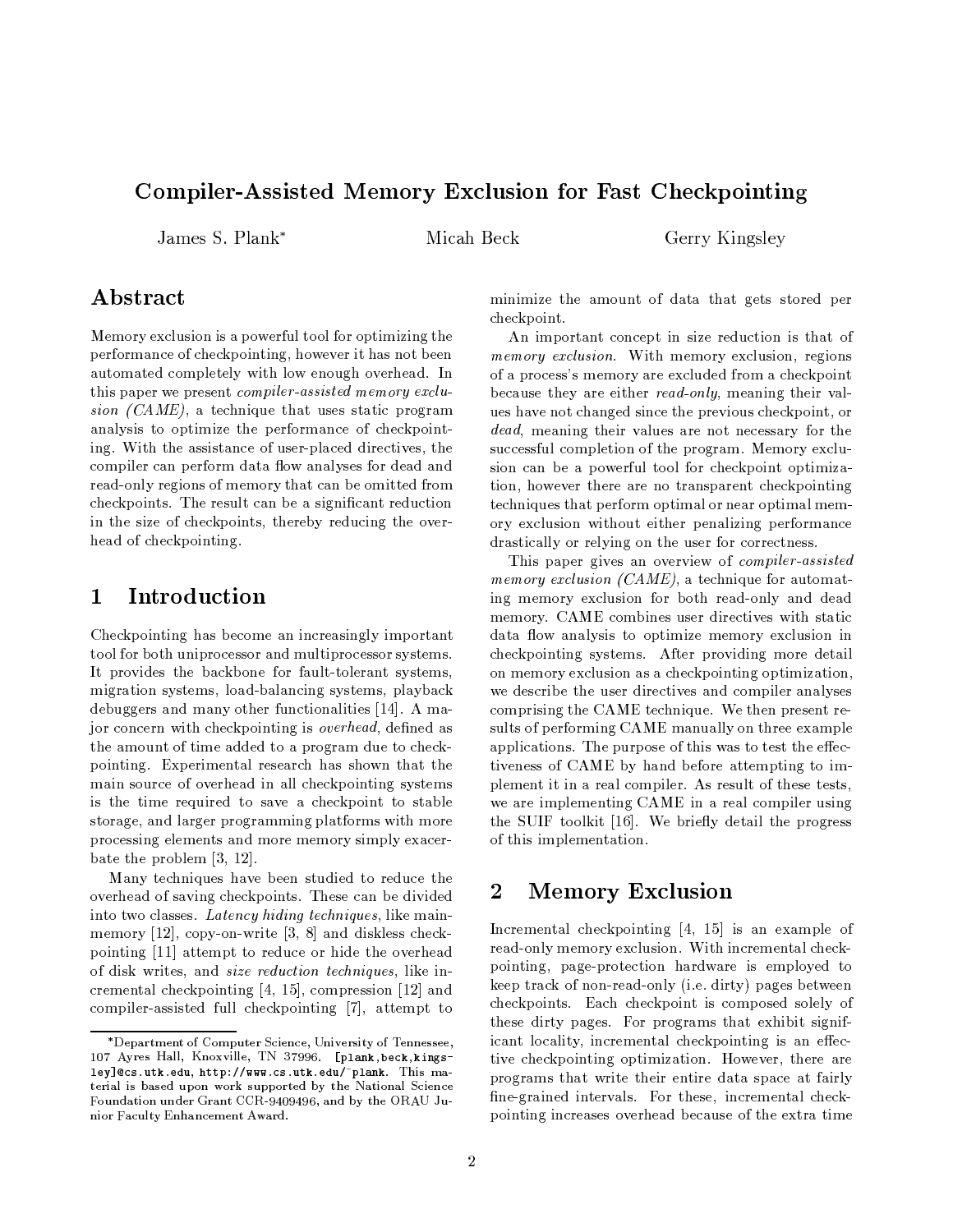required to process the page faults  $[3, 4, 10]$ .

Checkpointing the stack is a primitive example of dead memory exclusion. When taking a checkpoint, most checkpointing systems (e.g.  $[7, 10, 13]$ ) do not save the memory addresses directly below the stack (this is assuming that the stack grows downward), because their current values will never be used. Sometimes the savings from this technique can be significant if the checkpoints are taken in the right places [7].

Incremental checkpointing is largely successful as an automatic technique for excluding read-only memory. However, there are significant savings available to a checkpointer by excluding dead memory apart from the stack [10], yet no automatic techniques exist for finding such memory at a low cost. Netzer and Weaver have used variable-level monitoring to find read-only and dead memory, but at a cost of 1.7 to 7 times the running time of the program [9]. Li, Stewart and Fuchs have used compiler analysis to checkpoint when the stack size is small, thereby maximizing dead memory exclusion in the stack [7]. Their techniques do not address finding dead variables elsewhere in the address space, but could be combined with the CAME technique to maximize dead memory exclusion throughout a process's address space.

Finally, the libckpt transparent checkpointing library [10] allows users to exclude and include bytes in a process's memory space with the procedures exclude bytes () and include bytes (), and then checkpoint at specific code locations using the procedure checkpoint here (). This enables the user to force checkpoints at code locations where memory exclusion can be maximized<sup>1</sup>. Libckpt differentiates between read-only and dead memory exclusion, because they require differing semantics. Libckpt has been shown to be a powerful tool with a great capacity for improving the performance of checkpointing [10]. However, it depends on the user to specify the memory exclusion correctly. If the user errs, the program will not recover to a correct state, leading to arbitrary errors in the execution of the program. This is a serious problem.

It is the mission of the CAME technique to provide an automatic method of performing both read-only and dead memory exclusion of all program variables in a safe and efficient manner.

### The CAME Technique 3

The CAME technique combines standard data flow analysis with user directives, enabling the compiler to insert memory exclusion procedure calls that are *guaranteed to be safe* into a user's program. Although the compiler cannot find all variables to exclude from checkpoints, it will exclude as many as it can find, and will never generate an incorrect checkpoint.

There are two directives that the user can place into the program: CHECKPOINT\_HERE and EXCLUDE\_HERE. The CHECKPOINT\_HERE directive specifies the program locations at which to checkpoint. The compiler emits a checkpoint here () procedure call at each of these locations, and uses them in its analysis. The EXCLUDE HERE directive is more subtle. It tells the compiler where to insert memory exclusion procedure calls. In the simplest case, one would put an EXCLUDE HERE directive immediately before each CHECKPOINT HERE directive. However, the placement of EXCLUDE HERE directives can affect the amount of memory exclusion and it can affect the performance of checkpointing. For example, if a CHECKPOINT HERE directive is placed inside a nested loop, it would be wise to place the EXCLUDE HERE directive before the loop so that memory exclusion calls are made only once and not during every iteration of the loop.

Note that a bad placement of these directives may lead to excess overhead in checkpointing or not enough memory exclusion. However, the program will still checkpoint and recover correctly. This is a major difference between CAME techniques and having the user insert memory exclusion calls directly.

### **Compiler Analysis**

We first detail our program model. A control flow graph (CFG) is a directed graph  $G = (N, E)$  where N is a set of nodes representing statements and  $E \subseteq$  $N \times N$  is a set of directed edges representing the possible flow of control between statements [1]. The compiler first divides  $G$  into subgraphs  $G'$ , where each subgraph is rooted by an EXCLUDE\_HERE directive and contains all paths reachable from that directive that do not pass through another EXCLUDE HERE directive. Note that this does not necessarily partition the graph, but merely defines a collection of subgraphs.

For each subgraph  $G'$ , we will compute two sets of memory locations:

•  $DE(G')$  is the set of memory locations that are dead at every CHECKPOINT HERE directive in  $G'$ .

<sup>&</sup>lt;sup>1</sup> There is a settable runtime parameter  $mintime$  that controls the minimum time between checkpoints. Mintime can be used to assure that too many checkpoints are not taken over a given period of time because of closely placed checkpoint here () calls.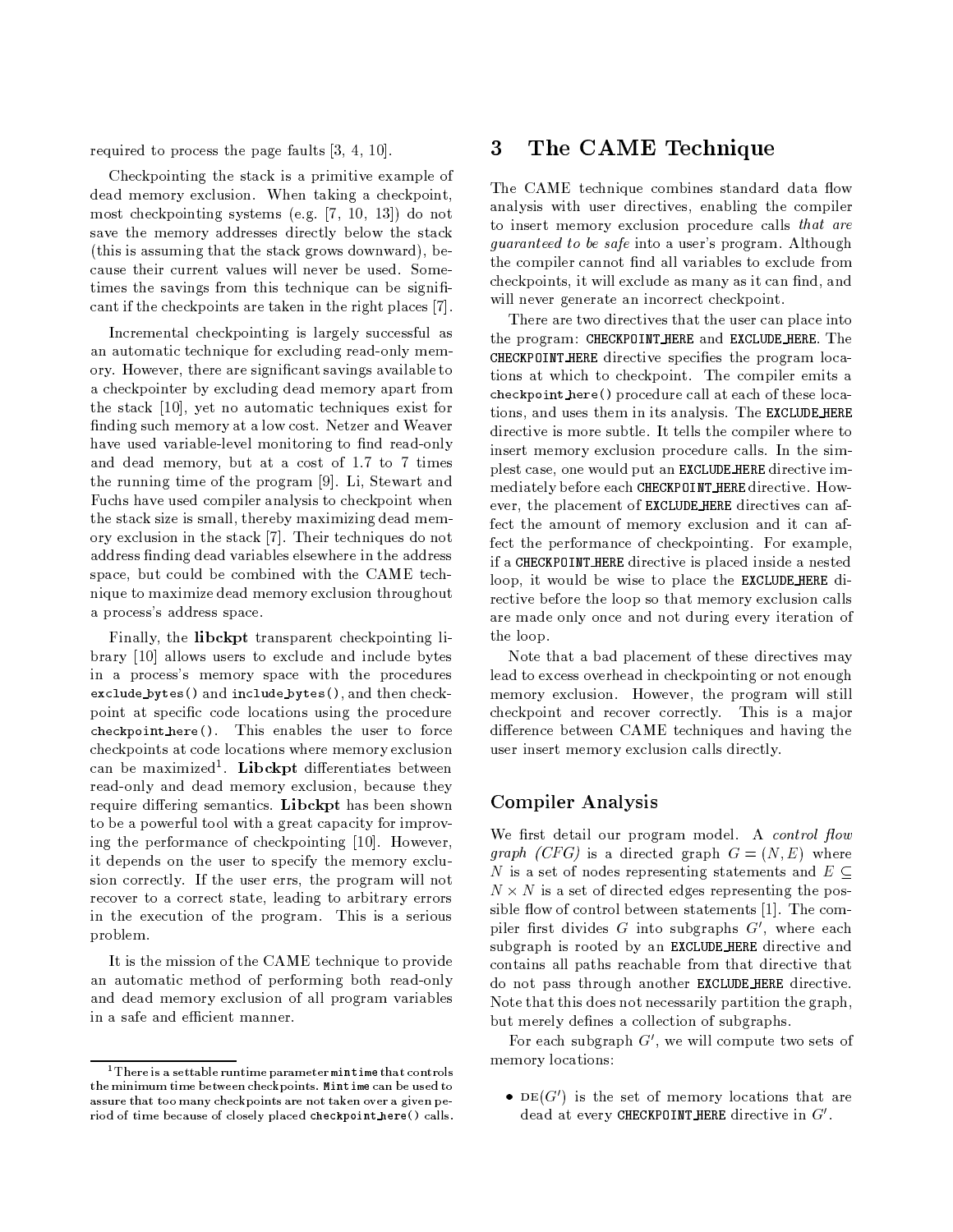| Set  | <b>Update Function</b>                          |                                                                         |  |  |  |
|------|-------------------------------------------------|-------------------------------------------------------------------------|--|--|--|
| DEAD | $F_S(X) =$<br>X $\cup$ MUST_DEF(S) – MAY_REF(S) | if $S$ is $END$<br>otherwise                                            |  |  |  |
| DE   | $X \cap \text{DEAD}(S)$<br>$F_S(X) =$           | if $S$ is CHECKPOINT HERE<br>if $S$ is EXCLUDE HERE or END<br>otherwise |  |  |  |
| RO   | $F_S(X)$<br>$X -$ MAY_REF $(S)$                 | if $S$ is EXCLUDE HERE or END<br>otherwise                              |  |  |  |

Table 1: Data Flow Equations for DEAD, DE and RO

•  $\mathbf{RO}(G')$  is the set of memory locations that are read-only throughout  $G'$ .

At each EXCLUDE HERE directive, memory exclusion calls are inserted to exclude variables in  $DE(G')$  and  $RO(G')$ , and to include all others.

Thus, our analysis focuses on finding the two sets  $DE(G')$  and  $RO(G')$ . We use data flow techniques to perform this analysis. The former (finding  $DE(G')$ ) employs standard liveness analysis and the latter  $(\text{finding } \text{RO}(G'))$  is a form of dependence analysis.

In order to make use of data flow techniques, we characterize the memory accesses of each statement  $S$ in the program with *reference* and *definition* sets:

- Every location that may be referenced by some execution of S is in MAY REF(S).
- Every location that may be defined by some execution of S is in MAY DEF(S).
- Every location that must be defined by every execution of S is in MUST\_DEF(S).

These sets can be determined by local syntactic analysis while making the CFG.

Given these basic sets, we can give a definition of  $DE(G')$  and  $RO(G')$ :

- 1. A memory location l is live at a statement S if there is a path from  $S$  to another statement  $S'$ such that  $l \in$  MAY\_REF(S') and for every S'' on that path  $l \notin \text{MUST\_DEF}(S'')$ . A location l is an element of  $DE(G')$  if l is dead (i.e. not live) at all CHECKPOINT HERE statements in  $G'$ .
- 2. A memory location  $l$  is read-only at a statement S if  $l \notin$  MAY DEF(S). Therefore  $l \in \text{RO}(G')$  if and only if  $l \notin$  MAY\_DEF(S) for all S in G'.

These definitions are conservative, since they look at all possible paths through the control flow graph, when some of these can never be taken by an execution of the program. Exact analysis of liveness and dirtiness are undecidable problems.

# Data Flow Equations

The analysis of liveness is usually expressed as a set of data flow equations, one for each statement in the program. We will give data flow equations which enable us to determine  $DE(G')$  and  $RO(G')$  for each subgraph  $G'$  of the program. Each of these equations can be solved by a general iterative technique.

For the purposes of this paper, a data flow equation is characterized by its *update function*  $F_S$ . This is a function associated with each statement  $S$ . The function maps sets of memory locations to sets of memory locations, and characterizes the effect of executing statement  $S$ .

We illustrate the framework using the analysis of liveness as an example. We will calculate a set DEAD(S) for each statement S, which represents the set of memory locations that are dead just before executing  $S$ .

The locations that are dead just before statement  $S$  are those that are dead after statement  $S$  plus those that must be written by statement  $S$ , minus any that may be read by statement  $S$ . Thus, the update function at node  $S$  is denoted:

 $F_S(X) = X \cup$ MUST\_DEF(S) – MAY\_REF(S)

The iterative algorithm for solving equations for DEAD proceeds as follows:

- 1. Initially, set  $\text{DEAD}(S) = L$  for all S.
- 2. For every statement  $S$ , compute  $X =$  $\bigcap_{S'}$  DEAD(S'), the intersection of DEAD(S') for all statements  $S'$  that are successors of  $S$  in  $G$ . Then set  $DEAD(S) = F_S(X) = X \cup MUST\_DEF(S)$  $\text{MAY\_REF}(S)$ .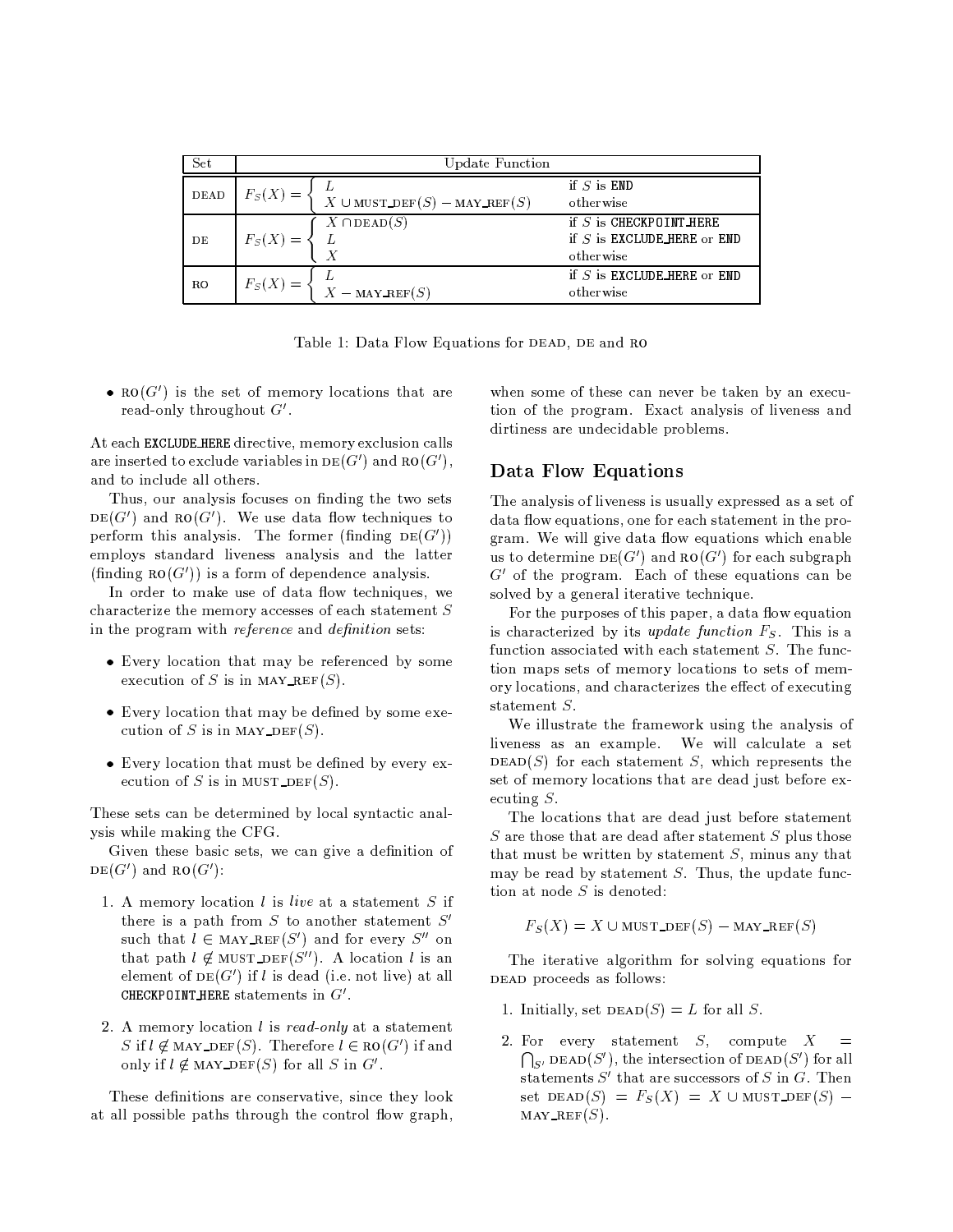3. Iterate until a fixed point is reached for all sets  $DEAD(S)$ .

There are three sets of data flow equations in CAME analysis: DEAD, DE and RO. DEAD(S) represents dead data at statement  $S$  as described above.  $DE(S)$  represents the intersection of  $DEAD(S')$  for all statements  $S'$  that are CHECKPOINT HERE statements reachable from S in the same subgraph as S. DE(S) is used to propagate deadness information from the CHECKPOINT HERE statements to the EXCLUDE HERE statements. Finally,  $\text{RO}(S)$  represents data that is readonly in all paths from  $S$  to the end of  $S$ 's subgraph.

The data flow equations for DEAD, DE and RO are given in Table 1. The iterative algorithm defined for DEAD applies to computing DE and ROAS well.

Each EXCLUDE HERE directive defines a new subgraph  $G'$ . The sets  $DE(G')$  and  $RO(G')$  are defined to be  $DE(S)$  and  $RO(S)$ , where S is the statement *directly* following the EXCLUDE HERE directive.

### **Results of CAME By Hand**  $\boldsymbol{4}$

To test the feasibility of the CAME technique, we performed the technique by hand on three FOR-TRAN programs: CELL, a cellular automata program, SEIVE, a standard prime number generator, and **CONTOUR**, a program that finds map altitude contours. In each case, we judiciously inserted one CHECKPOINT HERE and one to three EXCLUDE HERE directives into the program. We then calculated the CFG and the sets MAY\_REF, MAY\_DEF and MUST\_DEF, and determined the sets DE and RO for each EXCLUDE\_HERE directive. Finally, we placed the proper memory exclusion calls at the EXCLUDE HERE directives and tested the performance using  $\mathbf{libckpt}\ [10]$ .

| Program        | Run- | A ddress | Ckpt.    | #     |
|----------------|------|----------|----------|-------|
|                | ing  | Space    | Interval | of    |
|                | Time | Size     | (min)    | ckpts |
|                | sec) | 'MΒ      |          |       |
| <b>CELL</b>    | 857  | 8.1      | 2.5      |       |
| <b>SIEVE</b>   | 1445 | 0.2      | 2.0      | 12    |
| <b>CONTOUR</b> | 1072 | 6.3      | 3.0      | 5     |

Table 2: Application program information

The experiments were performed on a dedicated Sparcstation 2 running SunOS 4.1.3, and writing to a Hewlett Packard HP6000 disk via NFS. The speed of disk writes in this configuration is 160 K bytes/second.



Figure 1: Results of CAME by hand

All results are averages of three or more runs of each program.

Information about each application is displayed in Table 2, and the results of checkpointing are displayed in Figure 1. A more complete analysis of this experiment is contained in  $[2]$ .

The most interesting of these results is for CELL, which writes its entire address space between checkpoints, rendering incremental checkpointing ineffective. However, at certain points in the program, half of its memory is dead. This memory is discovered by CAME, and is excluded from the checkpoint files for a savings of almost 50% in checkpoint overhead.

In the SEIVE program, the main program array is dead at first, and once an element is initialized it becomes read-only. The CAME technique recognizes this, excluding an average of 110 KB per checkpoint. Incremental checkpointing saves another 53 KB by excluding read-only pages allocated to system data structures such as buffers in the standard I/O library.

Like the CELL program, the CONTOUR program does not lend itself to large performance improvements due to incremental checkpointing. This